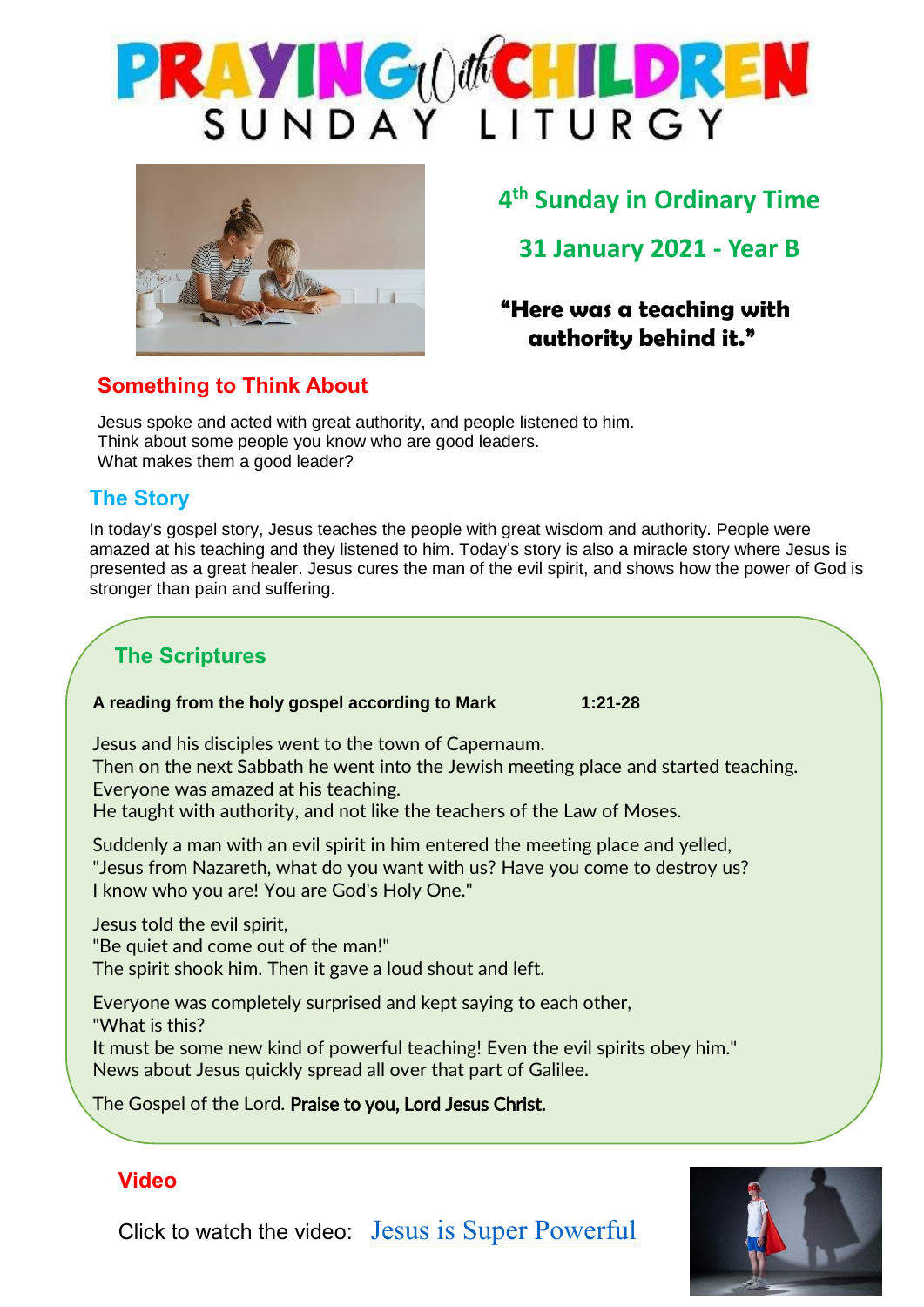### **Group Discussion**

There are many ways to heal. What are some different ways to 'heal' someone, for example someone who has been bullied, someone who is lonely or misunderstood, someone who has lost someone they love. Invite the children to reflect on their own ability and willingness to 'heal' others.

### **Praying For Others**

*Leader:* Let us pray now for the leaders of our Church, our world, for those in our community and for our own needs. *Reader:* We pray for all leaders. Lord, hear us. **All: Lord, hear our prayer.** *Reader:* We pray that we ask Jesus for help when we need it. Lord, hear us. **All: Lord, hear our prayer.** *Reader:* We pray that we be a sign of Jesus' healing to others. Lord, hear us. **All: Lord, hear our prayer.** *Reader:* We pray for our own needs. Lord, hear us. **All: Lord, hear our prayer.** *Invite the children to pray for their own special intentions.* **All: Lord hear our prayer.** *Leader:* Loving God, listen to the prayers we make in the name of Jesus. **All: Amen.**

### **Prayer**



Dear Jesus, We know that you are powerful and that nothing can keep us from your love. Help us with our fears and lead us to bring your healing to others. Amen.

### **Group Activity**

### **SHREDDED STICKY NOTES**

*You will need: coloured sticky notes, pens and markers.*

Jesus is stronger than all of our fears.

Give each child a post-it note and ask them to write or draw something they are afraid of, or something they are worried about.

After reminding children that they don't need to be afraid because Jesus is with them, ask the children to tear up their post-it notes and throw the pieces of paper behind them!

(The activity concludes with everyone helping to pick up the pieces of paper and put them in the bin!)